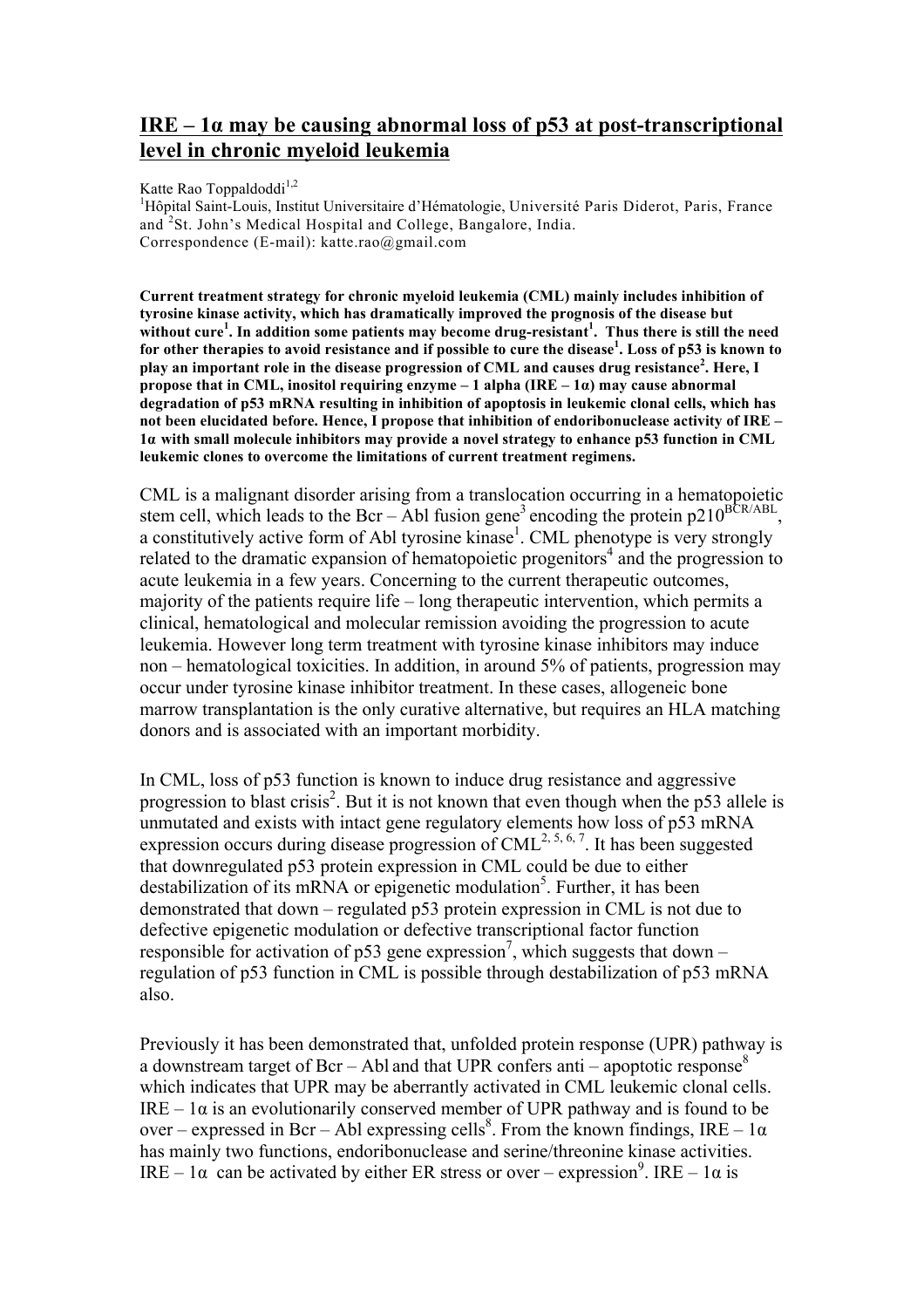capable of degrading the target mRNAs by a mechanism called Regulated Ire  $-1$ Dependent Decay (RIDD)<sup>9</sup>. IRE – 1 $\alpha$  induces mRNA degradation by recognising the CUGCAG consensus element accompanied by stem – loop structure in target  $mRNAs<sup>10</sup>$ .

In the analysis, I found that in the p53 mRNA,  $IRE - 1\alpha$  recognition consensus element CUGCAG is accompanied by stem – loop structure. This stem – loop structure is formed from the residue 2218 to 2231 and the recognition consensus element exists from residue 2224 to 2229 in the p53 mRNA. The difference in Gibbs free energy before and after formation of this stem – loop structure is -3.5 units of Gibbs free energy for 14 nucleotide chain calculated by Mfold web server<sup>14</sup> indicating that the formation of this stem – loop structure in the p53 mRNA is spontaneous thus its formation is highly favourable thermodynamically. Hence, the demonstration that inhibition of IRE –  $1\alpha$  diminishes anti – apoptotic response in CML leukemic clonal cells<sup>8</sup> could be mainly due to increased p53 protein expression. Therefore, I propose that inhibition of endoribonuclease activity of  $IRE - 1\alpha$  with small molecule inhibitors to enhance p53 function in CML leukemic clones as a novel strategy to overcome limitations of current treatment regimens.

## **Results and model for the mechanism:**

|                                                                                                                                                     | 2201 UGGAGUGGCGUGAUCUUGGCUUACUGCAGCCUUUGCCUCCCCGGCUCGAG | $2250 \leftarrow 53 \text{ mRNA}$                                |
|-----------------------------------------------------------------------------------------------------------------------------------------------------|---------------------------------------------------------|------------------------------------------------------------------|
|                                                                                                                                                     |                                                         | $6 \leftarrow$ IRE – 1 <i>a</i> recognition<br>consensus element |
| <u>Figure 1 : Nucleotide alignment of p53 mRNA and IRE – 1a recognition consensus element</u><br>(CUGCAG) using EMBOSS Needle <sup>11, 12, 13</sup> |                                                         |                                                                  |



 **Figure 2 : IRE – <sup>1</sup><sup>α</sup> recognition consensus element CUGCAG accompanied by stem – loop structure in the p53 mRNA determined by using Mfold Web Server<sup>14</sup>**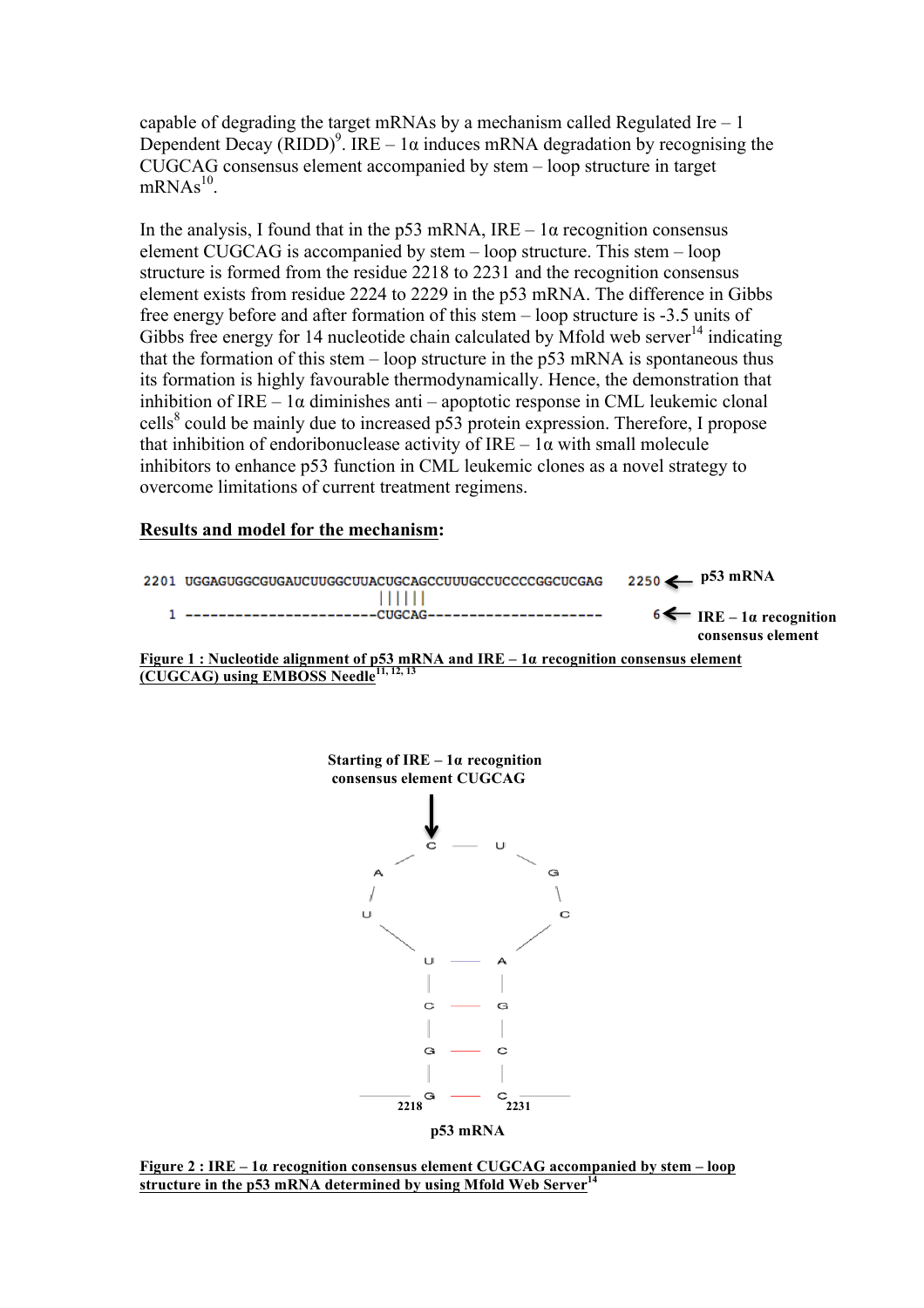

**Figure 3 : Schematic diagram of the model for loss of p53 protein expression in CML**

## **References :**

- 1. Smith CC, Shah NP. Tyrosine kinase inhibitor therapy for chronic myeloid leukemia: approach to patients with treatment-naive or refractory chronic-phase disease. *Hematology Am Soc Hematol Educ Program* (2011).
- 2. Wendel HG, de Stanchina E, Cepero E et al. Loss of p53 impedes the antileukemic response to BCR-ABL inhibition. *PNAS* (2006), vol 3 7444–7449.
- 3. Rowley JD. Letter: a new consistent chromosomal abnormality in chronic myelogenous leukaemia identified by quinacrine fluorescence and Giemsa staining. *Nature* (1973); 243: 290–3
- 4. Spiers AS. The clinical features of chronic granulocytic leukaemia. *Clin. Haematol* (1977) 6: 77-95.
- 5. Durland-Busbice S and Reisman D. Lack of p53 expression in human myeloid leukemias is not due to mutations in transcriptional regulatory regions of the gene. *Leukemia* (2002), vol 16 2165-2167.

6. Ahuja H, Bar-Eli M, Advani SH et al. Alterations in the p53 gene and the clonal evolution of the blast crisis of chronic myelocytic leukemia. *PNAS* (1989) Sep;86(17):6783-7.